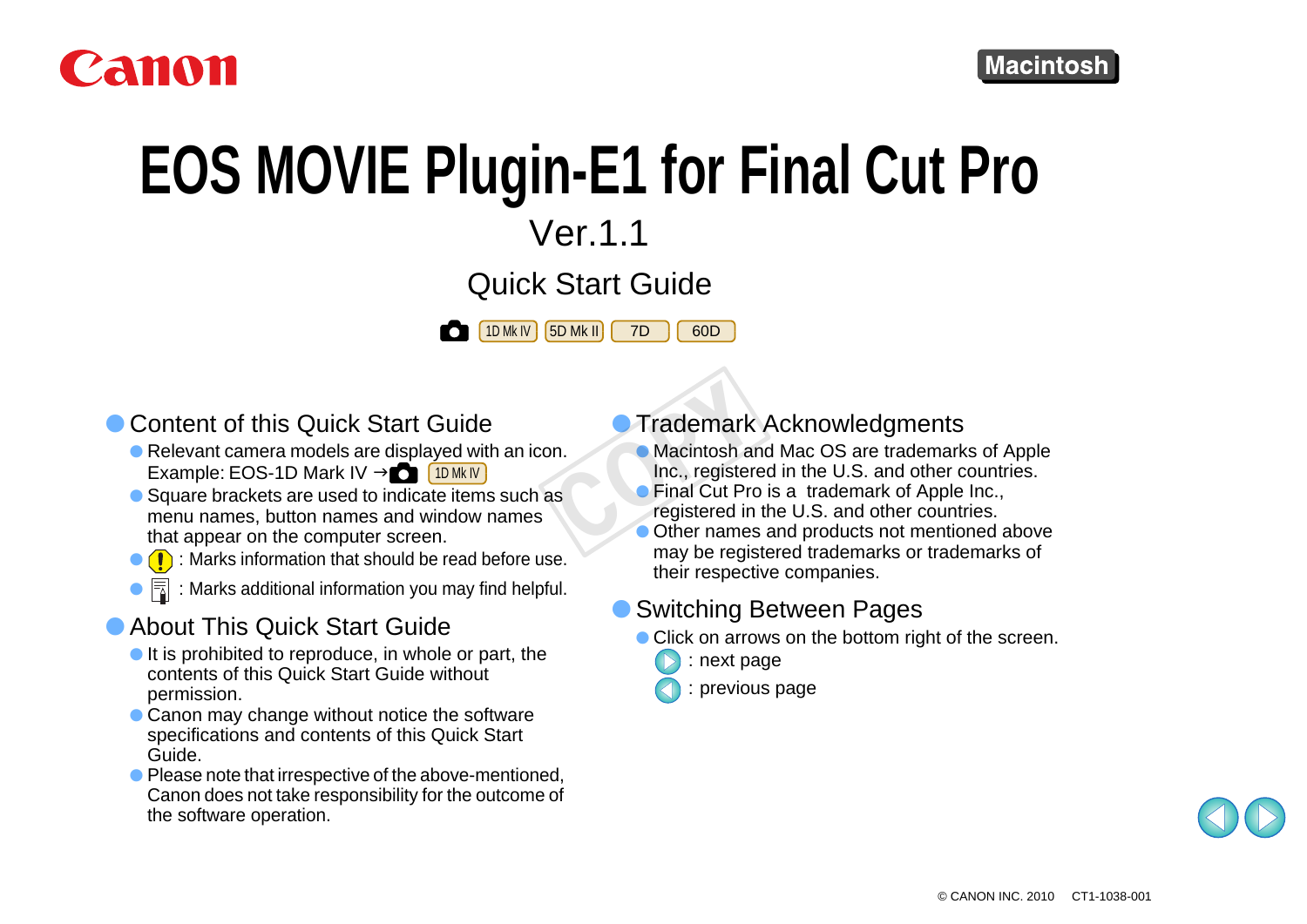#### **READ CAREFULLY BEFORE USING!**

#### **CANON SOFTWARE LICENSE AGREEMENT**

IMPORTANT - READ THIS AGREEMENT BEFORE USING THE SOFTWARE DOWNLOADED FROM THE WEBSITE. BY USING THE SOFTWARE, YOU AGREE TO BE BOUND BY THE TERMS OF THIS AGREEMENT.

This is a license agreement (the [Agreement]) between you and Canon Inc. ([Canon]).

IF YOU DO NOT AGREE TO THE TERMS AND CONDITIONS OF THIS AGREEMENT, DO NOT USE THE SOFTWARE PROGRAM ON THE WEBSITE AND THE USER MANUAL ON THE WEBSITE (COLLECTIVELY, THE [SOFTWARE]) AND RETURN THE SOFTWARE WITHIN 30 DAYS FROM THE DATE OF PURCHASE TO YOUR POINT OF PURCHASE FOR A REFUND.

In consideration of the right to use the SOFTWARE, you agree to abide by the terms and conditions of this Agreement.

1. LICENSE: Canon grants you the non-exclusive right to use the SOFTWARE only on a single computer. You may physically transfer the SOFTWARE from one computer to another provided that the SOFTWARE is used on only one computer at a time. You shall not install or use the SOFTWARE on a network, multiple CPU, multiple site arrangement, or any other hardware configuration where the SOFTWARE is accessible to more than one CPU or to more than one user.

YOU SHALL NOT ASSIGN, SUBLICENSE, RENT, LEASE, LOAN, CONVEY OR OTHERWISE USE, TRANSFER, COPY, TRANSLATE, CONVERT TO ANOTHER PROGRAMMING LANGUAGE, ALTER, MODIFY, DECOMPILE OR DISASSEMBLE THE SOFTWARE, IN WHOLE OR IN PART, EXCEPT AS EXPRESSLY PROVIDED IN THIS AGREEMENT.

- 2. BACK-UP COPY: You may make one copy of the SOFTWARE solely for back-up purposes, or copy the SOFTWARE onto the permanent storage device (e.g. a hard disk) of your computer and retain the original for back-up purposes. Any other copying of the SOFTWARE is a violation of this Agreement. You must reproduce and include the copyright notice on the back-up copy.
- 3. SUPPORT AND UPDATES: Canon is not responsible for providing maintenance or support for use of the SOFTWARE. No updates, fixes or support will be made available for the SOFTWARE.
- 4. LIMITED WARRANTY AND LIMITATION OF LIABILITY: It is your responsibility to choose, maintain and match the hardware and software components of your computer system. Thus Canon does not guarantee uninterrupted service or correction of errors or that the functions or performance of the SOFTWARE will meet your requirements. THE SOFTWARE IS LICENSED ON AN [AS IS] BASIS AND WITHOUT WARRANTY OF ANY KIND.

EXCEPT AS SPECIFICALLY SET FORTH IN THIS PARAGRAPH 4, CANON, CANON'S SUBSIDIARIES, DISTRIBUTORS AND DEALERS DISCLAIM ALL WARRANTIES, EXPRESS OR IMPLIED, INCLUDING ANY WARRANTY OF MERCHANTABILITY OR FITNESS FOR A PARTICULAR PURPOSE, WITH RESPECT TO THE SOFTWARE.

NEITHER CANON NOR ANY OF CANON'S SUBSIDIARIES, DISTRIBUTORS OR DEALERS IS LIABLE FOR ANY DAMAGES HOWSOEVER CAUSED, INCLUDING WITHOUT LIMITATION, DIRECT, CONSEQUENTIAL OR INCIDENTAL LOSS OR DAMAGE INCLUDING LOSS OF PROFITS, EXPENSE OR INCONVENIENCE HOWSOEVER CAUSED OR ARISING OUT OF THE SOFTWARE OR THE USE THEREOF.

NEITHER CANON, NOR ANY OF CANON'S SUBSIDIARIES, DISTRIBUTORS OR DEALERS SHALL HAVE ANY OBLIGATION TO INDEMNIFY YOU AGAINST ANY CLAIM OR SUIT BROUGHT BY A THIRD PARTY ALLEGING THAT THE SOFTWARE OR THE USE THEREOF INFRINGES ANY INTELLECTUAL PROPERTY OF SUCH THIRD PARTY.

- 5. TERM: This Agreement is effective upon your using the SOFTWARE and remains in effect until expiration of all copyright interests in the SOFTWARE unless earlier terminated. You may terminate this Agreement by destroying the SOFTWARE. This Agreement will also terminate without notice to you if you fail to comply with any of the terms of this Agreement and you must then promptly return the SOFTWARE. In addition, Canon may enforce its other legal rights.
- 6. U.S. GOVERNMENT RESTRICTED RIGHTS NOTICE: The SOFTWARE is provided with restricted rights. Use, duplication or disclosure is subject to restrictions as set forth in either subparagraph (c) (1) (ii) of the Rights in Technical Data and Computer software clause at DFARs 252.227-7013 or subparagraph (c) (1) and (2) of the Commercial Computer Software Restricted Rights Clause at FAR 52.227-19, as applicable.
- 7. SEVERABILITY: In the event that any provision of this Agreement is declared or found to be illegal by any court or tribunal of competent jurisdiction, such provision shall be null and void with respect to the jurisdiction of that court or tribunal and all the remaining provisions of this Agreement shall remain in full force and effect.
- 8. CONTROLLING LAW: The terms of this Agreement as it relates to purchases of the Software in the United States of America shall be governed and construed in all respects in accordance with the laws and regulations of the State of New York, without reference to choice of law principles. The terms of this Agreement as it relates to purchases of the Software in Canada shall be governed by the laws of the province of Ontario.
- 9. OWNERSHIP: All rights, including but not limited to copyrights and trade secret rights, to the SOFTWARE belong to Canon, its affiliated corporations and third party licensors. Your use of the SOFTWARE is subject to the United States, Canada and other applicable copyright and trademark laws and nothing in this Agreement constitutes a waiver of the rights of Canon, its affiliated corporations and third party licensors under such laws. Nothing contained in Paragraph 1 shall be construed to give Canon any ownership rights in any images, graphics or textual material that you save in connection with the Software. 9. OWNERSHIP: All right<br>
SOFTWARE belong to<br>
the SOFTWARE is sub-<br>
or<br>
trademark laws and no<br>
r affiliated corporations a<br>
Mothing contained in P<br>
images, graphics or te:<br>
for<br>
10.ACKNOWLEDGEMEN<br>
HAVE READ THIS AG<br>
TERMS A
	- 10.ACKNOWLEDGEMENT: BY USING THE SOFTWARE, YOU ACKNOWLEDGE THAT YOU HAVE READ THIS AGREEMENT, UNDERSTOOD IT, AND AGREE TO BE BOUND BY ITS TERMS AND CONDITIONS. YOU ALSO AGREE THAT THIS AGREEMENT IS THE COMPLETE AND EXCLUSIVE STATEMENT OF AGREEMENT BETWEEN YOU AND CANON CONCERNING THE SUBJECT MATTER HEREOF AND SUPERSEDES ALL PROPOSALS OR PRIOR AGREEMENTS, VERBAL OR WRITTEN, AND ANY OTHER COMMUNICATIONS BETWEEN THE PARTIES RELATING TO THE SUBJECT MATTER HEREOF. NO AMENDMENT TO THIS AGREEMENT SHALL BE EFFECTIVE UNLESS SIGNED BY A DULY AUTHORIZED OFFICER OF CANON.

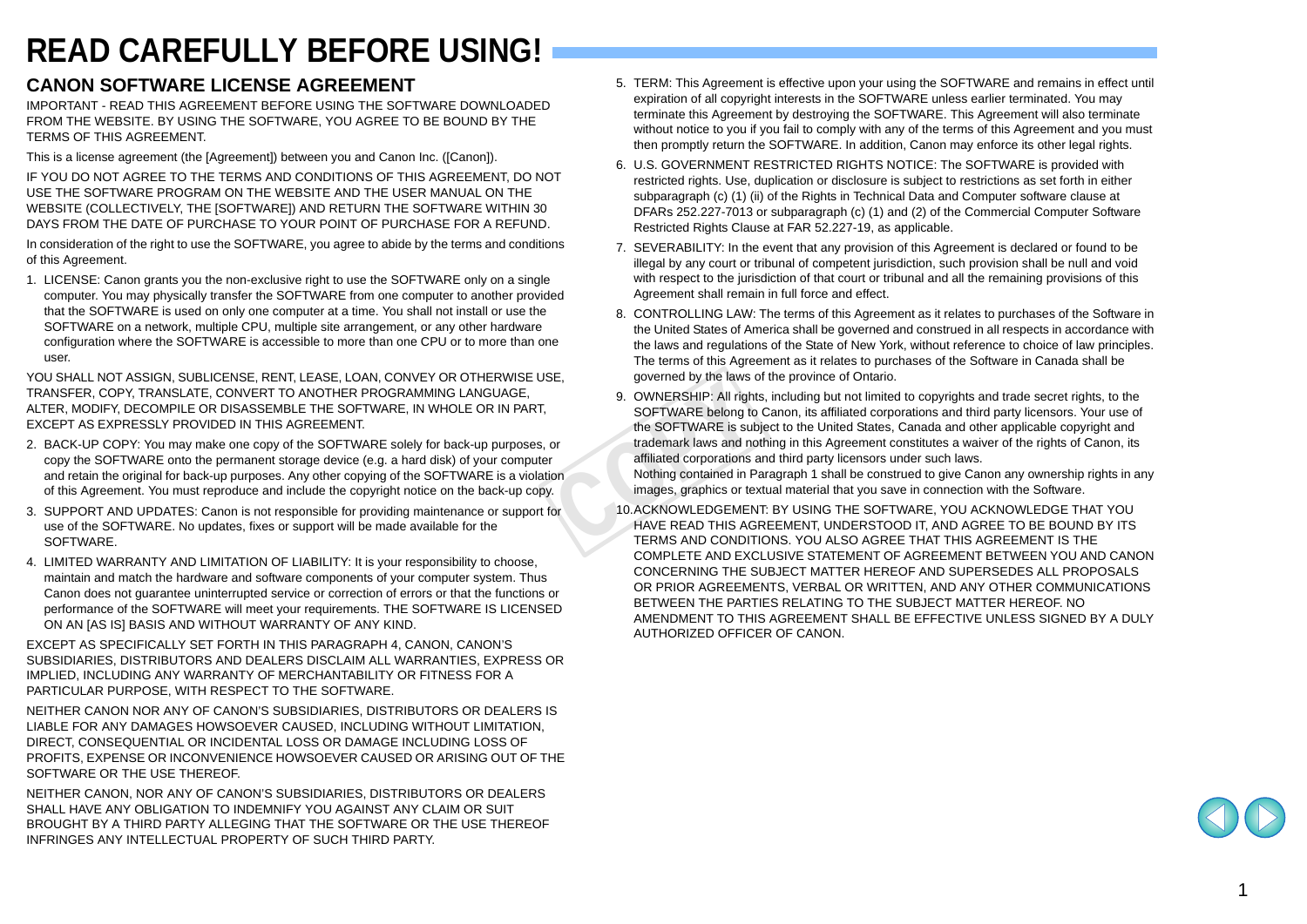# **Before Using**

This plug-in software allows you to convert MOV movies shot with an EOS DIGITAL camera into ProRes files at high speed in the [Log and Transfer] window of Apple's Final Cut Pro.

This software is compatible with Final Cut Pro version 6.0.6/7.0.2 and later in a Mac OS X 10.6.4 and later environment. Also, this plug-in software is only compatible with computers with Intel processors. Computers with PowerPC processors are not supported.

For details on system requirements for Final Cut Pro, refer to Apple's website.

#### **Connecting the Memory Card to your Computer**

**Insert the memory card with a movie shot using an EOS DIGITAL camera into a third-party card reader to connect it to a computer.**

 $\rightarrow$  An icon appears on your desktop.

COPY

### **Installing the Software**

**1Double-click the software's disk image (dmg file).**

**2Install the software following the on-screen instructions.**

- O Final Cut Pro communicates directly with your computer and the data on the memory card. As a result, you cannot handle movies and still images loaded into your computer using software such as EOS Utility or Memory Card Utility.
	- O If the memory card does not retain the directory configuration created with an EOS DIGITAL camera, the movie cannot be loaded into Final Cut Pro.
- If you connect the memory card to your computer and then use Disk Utility to create and mount a Disk Image (dmg file) of the memory card, you can perform [Log and Transfer] without connecting the original memory card to your computer.

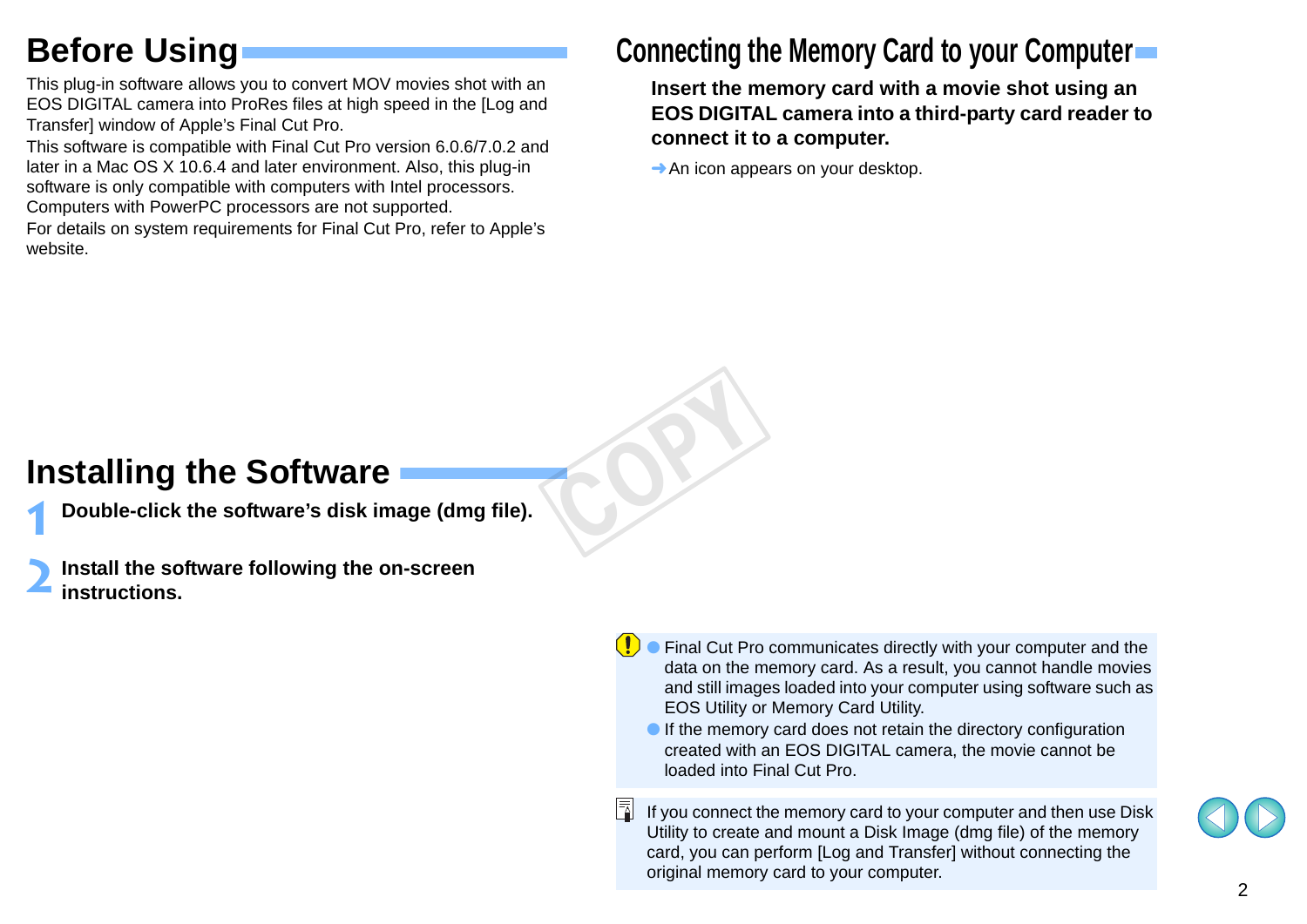### **[Log and Transfer] Window View and File Conversion**

- **1Start up Final Cut Pro, select [File]**  $\blacktriangleright$  **[Log and Transfer], and then open the [Log and Transfer] window.**
- **2 Select [Canon DSLR Movie] in [Preferences].**
	- **3 Select the files you want to convert, and then click the [Add Selection to Queue] button to download them.**
	- $\rightarrow$  The files you want to convert are converted into the file type specified in step **2**.
	- For details on the [Log and Transfer] window, refer to the Help for Final Cut Pro.

- ħ O In the [Log and Transfer] window, you can display the following shooting information for the files before their conversion. (1) Aperture [Av (Aperture Value)], (2) Shutter speed [Tv (Shutter Speed)], (3) ISO speed [ISO Speed], (4) Lens name [Lens], (5) Focal length [Focal Length], (6) Camera name [Device Model Name], and (7) Camera serial number [Device Serial Number] To select and display information items, click on item names in the window such as [Name] or [Volume] while holding down the <control> key, and select from the menu that appears.
	- $\bullet$  If there is already a file with the same filename in the save destination, the newly converted file is saved with a different filename.
- After converting MOV movies shot with an EOS DIGITAL camera into ProRes format using this plug-in, be sure to do the following before editing in [Timeline]. **D**<br> **After conver**<br>
into ProRes<br>
before editin<br>
(1) Select the f
	- (1) Select the files converted to ProRes format in the [Browser] window
	- (2) Set [Field Dominance] to [None] if it is set to [Upper (Odd)]



O Movies shot with cameras other than compatible cameras  $(\lceil 1D M k N \rceil \lceil 5D M k I \rceil \rceil \mid 7D \rceil \lceil 60D \rceil)$  are not supported by the present software. 1D Mk IV | 15D Mk II | 1 7D